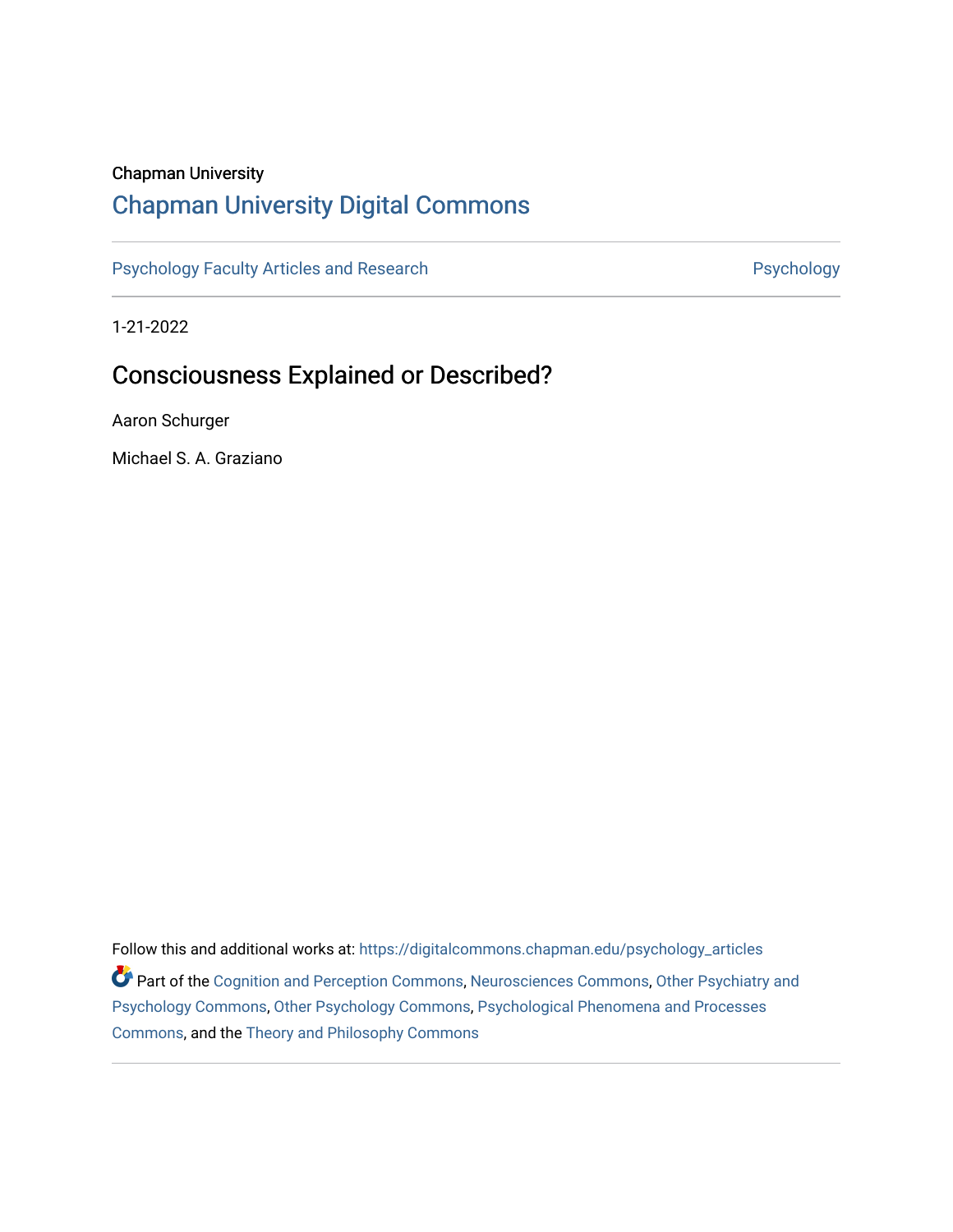## Consciousness Explained or Described?

## **Comments**

This article was originally published in Neuroscience of Consciousness, volume 2022, issue 2, in 2022. <https://doi.org/10.1093/nc/niac001>

## Creative Commons License



This work is licensed under a [Creative Commons Attribution-Noncommercial 4.0 License](https://creativecommons.org/licenses/by-nc/4.0/) 

Copyright The authors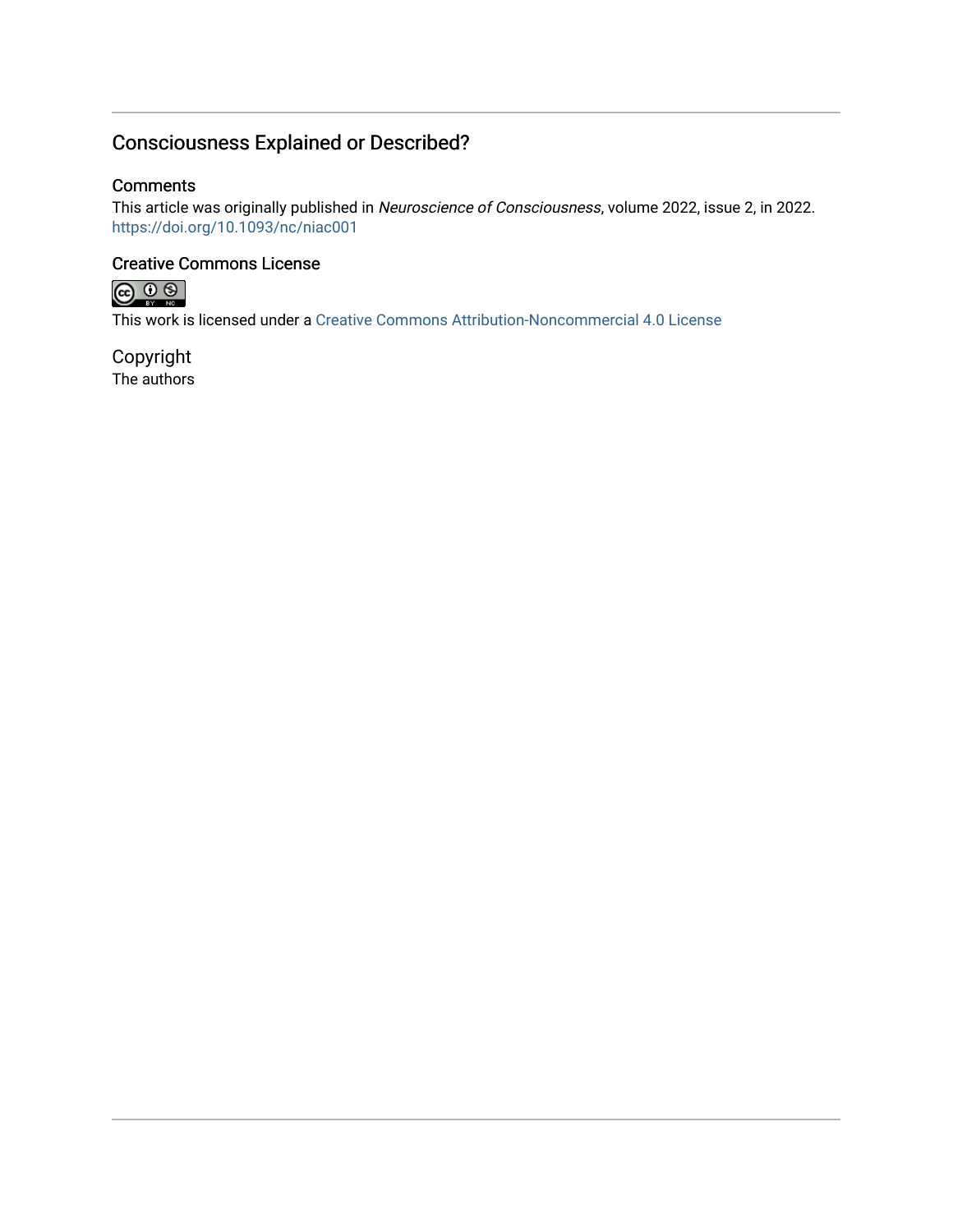

<span id="page-2-6"></span><span id="page-2-2"></span><span id="page-2-1"></span>**DOI: https://doi.org/10.1093/nc/niac001 Research Article**

# *Special Issue: Consciousness science and its theories*

# **Consciousness explained or described?**

#### Aaron Schurger<sup>[1](#page-2-0)[,2](#page-2-1),[3](#page-2-2)[,4,](#page-2-3)[†](#page-2-4),</sup>\* and Michael Graziano<sup>[5,](#page-2-5)[6](#page-2-6)</sup>

<span id="page-2-0"></span> $^{\rm 1}$ Department of Psychology, Crean College of Health and Behavioral Sciences, Chapman University, One University Drive, Orange, CA 92867, USA;  $^{\rm 2}$ Institute for Interdisciplinary Brain and Behavioral Sciences, Chapman University, 14725 Alton Pkwy, Irvine, CA 92618, USA; <sup>3</sup>Cognitive Neuroimaging Unit, NeuroSpin center, INSERM, Gif sur Yvette 91191, France; <sup>4</sup>Commissariat a`l'Energie Atomique, Direction des Sciences du Vivant, I2BM, NeuroSpin Center, Gif sur Yvette 91191, France; <sup>5</sup>Department of Psychology, Princeton University, Princeton, NJ 08540, USA;<sup>6</sup>Princeton Neuroscience Institute, Princeton University, Princeton, NJ 08540, **USA** 

<span id="page-2-5"></span><span id="page-2-3"></span>†Aaron Schurger, http://orcid.org/0000-0003-2985-3253

<span id="page-2-4"></span>\*Correspondence address. Department of Psychology, Institute for Interdisciplinary Brain and Behavioral Sciences, Chapman University, One University Drive, Orange, CA 92867, USA. E-mail: [schurger@chapman.edu](mailto:schurger@chapman.edu)

#### **Abstract**

Consciousness is an unusual phenomenon to study scientifically. It is defined as a subjective, first-person phenomenon, and science is an objective, third-person endeavor. This misalignment between the means—science—and the end—explaining consciousness—gave rise to what has become a productive workaround: the search for 'neural correlates of consciousness' (NCCs). Science can sidestep trying to explain consciousness and instead focus on characterizing the kind(s) of neural activity that are reliably correlated with consciousness. However, while we have learned a lot about consciousness in the bargain, the NCC approach was not originally intended as the foundation for a true explanation of consciousness. Indeed, it was proposed precisely to sidestep the, arguably futile, attempt to find one. So how can an account, couched in terms of neural correlates, do the work that a theory is supposed to do: explain consciousness? The answer is that it cannot, and in fact most modern accounts of consciousness do not pretend to. Thus, here, we challenge whether or not any modern accounts of consciousness are in fact theories at all. Instead we argue that they are (competing) laws of consciousness. They describe what they cannot explain, just as Newton described gravity long before a true explanation was ever offered. We lay out our argument using a variety of modern accounts as examples and go on to argue that at least one modern account of consciousness, attention schema theory, goes beyond describing consciousness-related brain activity and qualifies as an explanatory theory.

**Keywords:** theory; law; attention schema theory; HOTT; GNWT; IIT

It seems so obvious that the Sun goes around the Earth—just look up in the sky. From most vantage points, the sun rises in the east, crosses the sky, and sets in the west every 24 hours without fail. And we certainly do not feel the Earth moving beneath our feet. These observations are undeniable and yet we know them to be misleading, thanks in large measure to Galileo who championed Copernicus' heliocentric theory: The Earth revolves around the Sun and not vice versa. And the Earth rotates on its axis every 24 hours, which gives the impression that the sun goes around the Earth. Importantly, Galileo not only explained the phenomenon but also explained why we might be inclined to believe otherwise. The Copernican heliocentric theory is a true theory: it does not just describe what appears in the sky but also explains why it appears that way.

Contrast Galileo's theory with Newton's law of gravity. Newton tells us to accept the truth of the equation  $F = G \frac{m_1 m_2}{r^2}$  . Never mind why, it just is. This is not a theory. It may be correct. It may lead

to countless correct predictions, but still it is not a theory because it does not explain anything. It just describes things. Famously, Newton's law of gravity left out any account of what could possibly cross from one mass to another and exert a force. It was not until Einstein that we had a true theory of gravity—an explanation. Einstein suggested that space-time itself can be curved and that changes in curvature transmit like a wave at the speed of light. Note that both provide a means to make predictions, although Einstein's version makes more accurate and novel predictions.

## **Theory versus law in science**

Simply put, and in the context of this article, a theory is an explanation, whereas a law is a description. Both can be true or false, and, importantly, both can lead to correct (or incorrect) predictions. According to Webster's dictionary, a theory is 'a plausible or scientifically acceptable general principle or body of principles

**Received:** 8 February 2021; **Revised:** 23 December 2021; **Accepted:** 5 January 2022 © The Author(s) 2022. Published by Oxford University Press.

This is an Open Access article distributed under the terms of the Creative Commons Attribution-NonCommercial License

[<sup>\(</sup>https://creativecommons.org/licenses/by-nc/4.0/](https://creativecommons.org/licenses/by-nc/4.0/)), which permits non-commercial re-use, distribution, and reproduction in any medium, provided the original work is properly cited. For commercial re-use, please contact journals.permissions@oup.com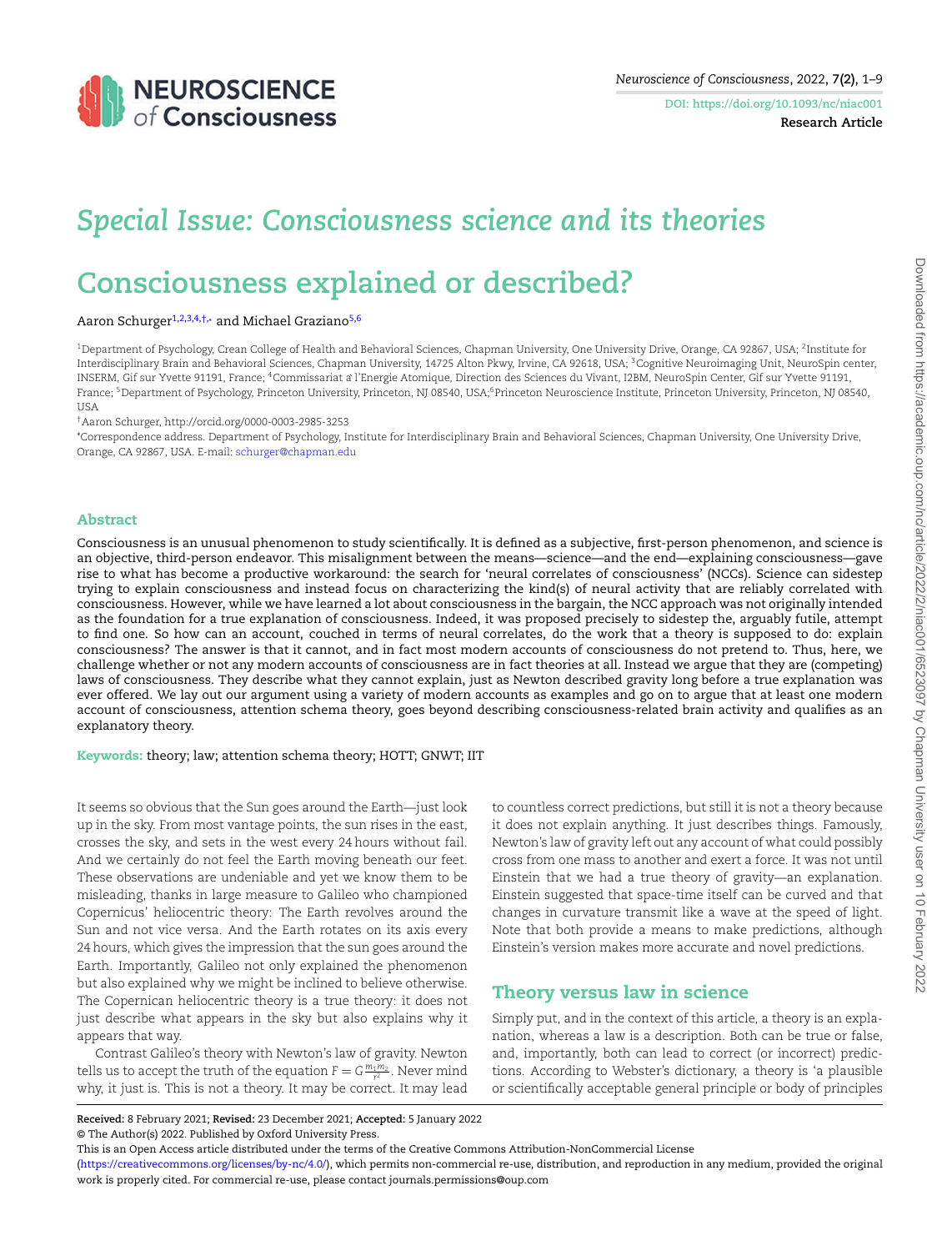offered to *explain* phenomena' (emphasis added; every source that we could find includes the notion of explanation). A law, by contrast, is 'a statement of an order or relation of phenomena that, so far as is known, is invariable under the given conditions'. A law describes the way things work without giving an explanation. Both laws and theories can lead to correct predictions, but a true theory goes further. It offers an explanation. These will be our working definitions of theory and law in the context of this article. There is a large body of work in the philosophy of science and philosophy of mind on the difference between a theory and a law and what constitutes an explanation([Boyd and Bogen 2021;](#page-9-0) [Woodward](#page-10-0) [and Ross 2021\)](#page-10-0). Our goal here is not to enter into that longstanding debate but rather to start with the definitions offered above, couched in terms of explanation and description and work from there.

Is this just semantics? Well, no, not any more than the distinction between a description and an explanation is merely semantic. We could potentially come up with a perfectly accurate description of what goes on in the brain that 'gives rise to' consciousness without having any clue as to why. That is the gist of Levine's explanatory gap([Levine 1983\)](#page-9-1). The idea of the explanatory gap is that, while it is possible to come up with laws of consciousness, a true scientific theory of consciousness is not possible [\(Goff 2019](#page-9-2)) (assuming you identify 'consciousness' with qualia or subjective experience). Here, we take up the argument that most modern theories of consciousness, even the most prominent ones, are not theories at all but rather are (proposed) laws. Some of them can feasibly be tested and could end up being right or wrong, but, ultimately, they are not theories because they only describe a relation but do not offer an explanation.

We conclude with a discussion of a relative newcomer on the theoretical landscape, attention schema theory (AST) [\(Graziano](#page-9-3) [and Kastner 2011\)](#page-9-3). We argue that AST is in fact a theory because it tries to explain something, even if that something is not qualia *per se* but rather the perception (or belief) that we have qualia in the first place as something above and beyond neural information combined with selective attention. AST might end up being supported or refuted by evidence—it could be right or wrong but it meets the criteria for being a theory. AST gets away with being a theory because it does not treat consciousness as something inherently mysterious, ineffable, irreducible, or unexplainable using a reductionist or mechanistic framework([Levine 1983;](#page-9-1) [Chalmers 1996;](#page-9-4) [Searle 1997](#page-9-5); [Tononi](#page-9-6) *et al.* 2016; [Koch 2018](#page-9-7)). AST's explanatory power may in part be owing to the way it approaches the problem of consciousness—by offering to explain why we believe in consciousness rather than explaining consciousness *per se*—and many people find this unsatisfactory. As a consequence, some might claim that AST does not explain 'consciousness' at all—maybe it explains our beliefs about consciousness, or our introspective certainty that we have it [\(Frankish 2016\)](#page-9-8) but not 'consciousness' itself—*and they would be correct*, if by 'consciousness' they mean qualia. This observation exposes a somewhat neglected front in the debate about the nature of consciousness: *What is it that we are trying to explain? What is it that we should be trying to explain? What is the minimal set of facts that we need to account for in order for our explanation to be complete?*

### **Three theories of consciousness that are really proposed laws**

There are many competing accounts of consciousness that claim to be theories. They have been cataloged, compared, and contrasted elsewhere([Doerig](#page-9-9) *et al.* 2020). Many scholars, like Chalmers([Chalmers 1996\)](#page-9-4), have argued that no scientific theory can truly explain consciousness. This is what Leibniz tried to convey in his analogy of the mill([Monadology 1714](#page-9-10); see Discussion). It means that when we try to explain consciousness, we arrive at a chasm where we say 'and then consciousness happens' in order to magically jump over the explanatory gap. Virtually all accounts of consciousness have this in common. They walk you to the edge (from different angles) and then somehow you find yourself on the other side, without understanding how you got there. They do not solve the hard problem, but, in all fairness, most do not claim to either. Let us consider three popular neuroscientific accounts of consciousness as examples: global neuronal workspace theory (GNWT), integrated information theory (IIT), and higher-order thought theory (HOTT).

According to GNWT [\(Mashour](#page-9-11) *et al.* 2020), neural information becomes conscious when the neural activity carrying that information gains access, in a winner-take-all fashion, to the global neuronal workspace. The global workspace is a widely distributed network of long-range connections originating in parietal and prefrontal cortices. When neural information enters, or takes command of, the global workspace, then that information can be *broadcast* widely throughout the brain, allowing for that information to be globally accessible to multiple specialized centers in the brain involved in attention, valuation, memory, perception, motor output, and so on. One key feature of GNWT is that the global workspace can only entertain one interpretation of the sensory/perceptual data at a time such that when the global workspace settles on a given interpretation, then other competing interpretations are temporarily blocked out of conscious experience. Therefore, the workspace, and, by extension, consciousness, is a kind of bottleneck from the point of view of information processing. This aspect of the theory has been used to explain phenomena like the attentional blink [\(Sergent](#page-9-12) *et al.* 2005) and bi-stable perceptual phenomena like the Necker cube or face-vase illusion.

One might argue, based on the above, that GNWT *does* explain something—it explains why there is a lapse in sensory information processing during the attentional blink, and why the observer can only entertain one interpretation of the Necker cube at a time. But that would be a red herring, vis-à-vis the phenomenon that the theory was supposed to explain—subjective experience. The attentional blink is an information processing phenomenon that happens to have an effect on conscious visual perception, and GNWT does a good job of explaining the attentional blink. But explaining the attentional blink is not equivalent to explaining consciousness. The attentional blink is useful as a paradigm case ([Doerig](#page-9-9) *et al.* 2020) for observing and describing what happens differently in the brain when an otherwise visible visual stimulus is not consciously perceived (compared to when it is). But explaining the attentional blink does not entail explaining *why* global broadcasting of information, via the global workspace, should give rise to or be accompanied by qualia. Note that blinking your eyes also has a profound effect on conscious visual perception, but no one would assert that an explanation of eye blinking should also constitute an explanation of visual consciousness. Note also that lawful relations, like Newton's law of gravity, can make accurate and useful predictions that can be tested, and this is true of accounts of consciousness like GNWT. A theory goes farther—it explains why.

One way to think about how to effectively test a theory is by considering the selectivity of the test [\(Merikle](#page-9-13) *et al.* 2001). Finding a selective test applicable to consciousness is difficult. One could reasonably argue that *there exists no phenomenon that selectively abolishes consciousness and has no impact on anything else*. Well, what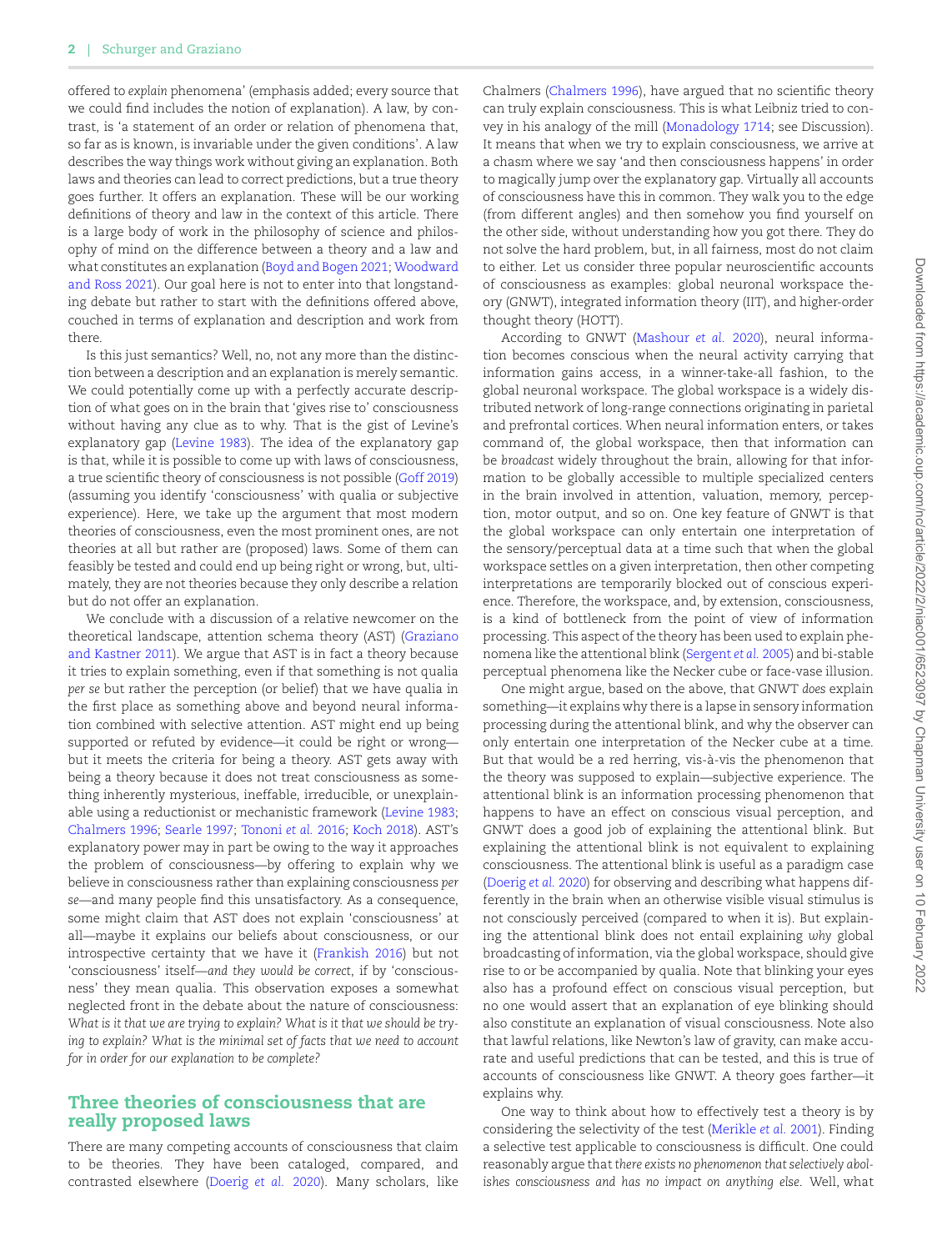about blindsight([Stoerig and Cowey 1997;](#page-9-14) [Cowey 2004\)](#page-9-15), you ask? Not even close. Guessing ability in blindsight is severely limited compared to normal conscious vision. A hemianopic patient with blindsight might be able to correctly guess the orientation of a bar significantly more often than chance [\(Schurger](#page-9-16) *et al.* 2006) but then not be able to discriminate between a square and a rectangle([Stoerig and Cowey 1997;](#page-9-14) [Cowey 2004\)](#page-9-15) and be utterly unable to identify the category of visual objects (like 'tree', 'car', 'house', and 'cow'). And, in the case of Type I blindsight [\(Cowey](#page-9-15) [2004\)](#page-9-15), if you do not cue the patient to produce a guess, then the patient may not respond at all. But even if there were a manipulation that selectively abolished e.g. conscious visual perception and nothing else, it could only serve to make the description, or lawful relation, more precise. A mechanistic explanation of that manipulation, no matter how precise, would still not constitute an explanation of subjective experience. In the case of GNWT, the step from 'entry into the global workspace' to 'qualia' is a leap of faith.

As another example, consider IIT([Balduzzi and Tononi 2008\)](#page-9-17). According to IIT, consciousness *is* integrated information. To the extent that information is at once integrated and differentiated, that information is conscious. Integration and differentiation are considered to be axiomatic properties of consciousness, asserted without proof or empirical evidence other than an appeal to introspection (which is taken to provide ground truths). As with Newton's law of gravity, IIT can be expressed in the form of an equation by which the degree of information integration can be computed and assigned a value called *ϕ* (phi). A system with zero *ϕ* is not conscious, and systems with nonzero *ϕ* are conscious to varying degrees, with the value of  $\phi$  expressing the degree to which the system is conscious. If  $\phi$  is taken at face value, then according to IIT, some very simple systems that *prima facie* are not conscious are in fact highly conscious because they have a rather high value of *ϕ* [\(Aaronson 2014;](#page-9-18) [Horgan 2015\)](#page-9-19). This is not a problem for IIT, however, since the theory openly embraces pan-psychism—the idea that consciousness is a fundamental property of physical systems, much like inertia, and that everything in the universe, with nonzero *ϕ*, possesses it to some degree. Thus, rocks and trees and the solar system may have a degree of consciousness. Unlike with inertia, however, you cannot reach out and verify the presence of consciousness in e.g. a sea slug. You could compute  $\phi$  in the sea slug, but then you would have to accept the assertion that *ϕ* selectively indexes consciousness and not something else that happens to covary with consciousness in humans. Although (highly) impractical,  $\phi$  can in theory be computed for systems like brains but not without computing power that we can hardly envision, let alone realize.

IIT does not have parsimony on its side—it is a very complex theory, and the math behind computing  $\phi$  is orders of magnitude more complex than the math behind Newton's law of gravitation. In fact, an early exposition of IIT (before it was given that moniker) equated consciousness with complexity [\(Tononi and](#page-9-20) [Edelman 1998\)](#page-9-20). But we do not need to delve into that complexity in order to evaluate whether IIT explains or merely describes consciousness. The equation for *ϕ*, much like Newton's mathematical formulation of his law of gravity, describes a lawful relation, but IIT does not explain why that lawful relation holds. The step from *ϕ* to subjective experience is a leap of faith. IIT describes something that is alleged to covary with consciousness (the result of a mathematical equation and thus not identical to consciousness), but it does not explain why qualia are present when *ϕ >* 0 and absent otherwise.

IIT makes some predictions about how the complexity of brain activity should be a reliable signature of consciousness [\(Massimini](#page-9-21) *et al.* 2009) and this, in turn, has contributed to the development of a technique for inferring the presence or absence of consciousness in noncommunicating patients with disorders of consciousness([Casali](#page-9-22) *et al.* 2013). The same metric may also have prognostic value in predicting the probability of recovery of consciousness [\(Rosanova](#page-9-23) *et al.* 2012). Does not this speak in favor of IIT being a true explanatory theory? Not by any means, no. First of all, no reported case of brain damage, through injury or stroke, has ever selectively abolished only subjective experience, leaving all other brain functions intact. Any such case study would be famous beyond all reckoning, in every textbook, and known to all of us in the field (were it not for the fact that it would be impossible to diagnose $^1$  $^1$ ). Therefore, any brain function that is intimately related to, but not identical to, consciousness, like selective attention, working memory, or perception, could be used as a reliable signature of consciousness. IIT might be a superb account of perception, and not a theory of consciousness, and yet still lead to the development of a highly accurate consciousness meter because brain damage tends to affect both perception and subjective experience in roughly equal measure.

As long as there are other neuro-cognitive phenomena that are tightly coupled with consciousness, you have a problem when you rest your case on evidence of an accurate consciousness meter. Your consciousness meter might be detecting one of those other phenomena that are tightly coupled with consciousness and not consciousness itself. If you are going to rest your case on that kind of evidence, then you need disruptions that are highly selective, and brain injuries and strokes almost never are. So, we could completely sideline consciousness, from a theoretical standpoint, and still end up with a good consciousness meter. But the most important reason that inspiring a useful metric does not entail being an explanatory theory is simply that laws can also yield predictions, can be tested, and can lead to useful metrics without necessarily explaining the phenomena that they describe. Newton's law of gravitation declares that  $F = G \frac{m_1 m_2}{r^2}$  without explaining why and, yet, it makes perfectly good predictions about the gravitational force between two masses.

As one final example, consider HOTT [\(Rosenthal 2005\)](#page-9-24). According to HOTT, a brain state is conscious to the extent that one is representing oneself as being in that state. Therefore, conscious states are states about which one has formed a higherorder thought or higher-order representation. Originally HOTT was not a neuroscientific theory but later took on a neuroscientific dimension when theorists began suggesting that specific regions of the brain, namely the prefrontal cortex (PFC), were responsible for instantiating higher-order representations [\(Lau](#page-9-25) [and Rosenthal 2011](#page-9-25)). Forming higher-order representations might be intimately related to the faculty of metacognition, which is thought to depend on the PFC([Fleming](#page-9-26) *et al.* 2010). An important caveat here is that these two ideas, rather than being two facets of the same theory, are in fact more or less orthogonal. One says that HOTs are necessary and sufficient for consciousness,

<span id="page-4-0"></span>We have essentially described a philosophical zombie in this passage which is an oft-cited thought experiment that highlights why there is a hard problem in the first place. How would you diagnose such a syndrome? Any question asked of the patient and any input–output test you could conceive of would yield identical results. So, you would have to rely on some measure of brain activity that you had previously associated with conscious processing. Supposing that test came up negative for consciousness? Would you consider the patient to be the first living zombie, or would you question the validity of your measure of consciousness? There is no clear way to adjudicate.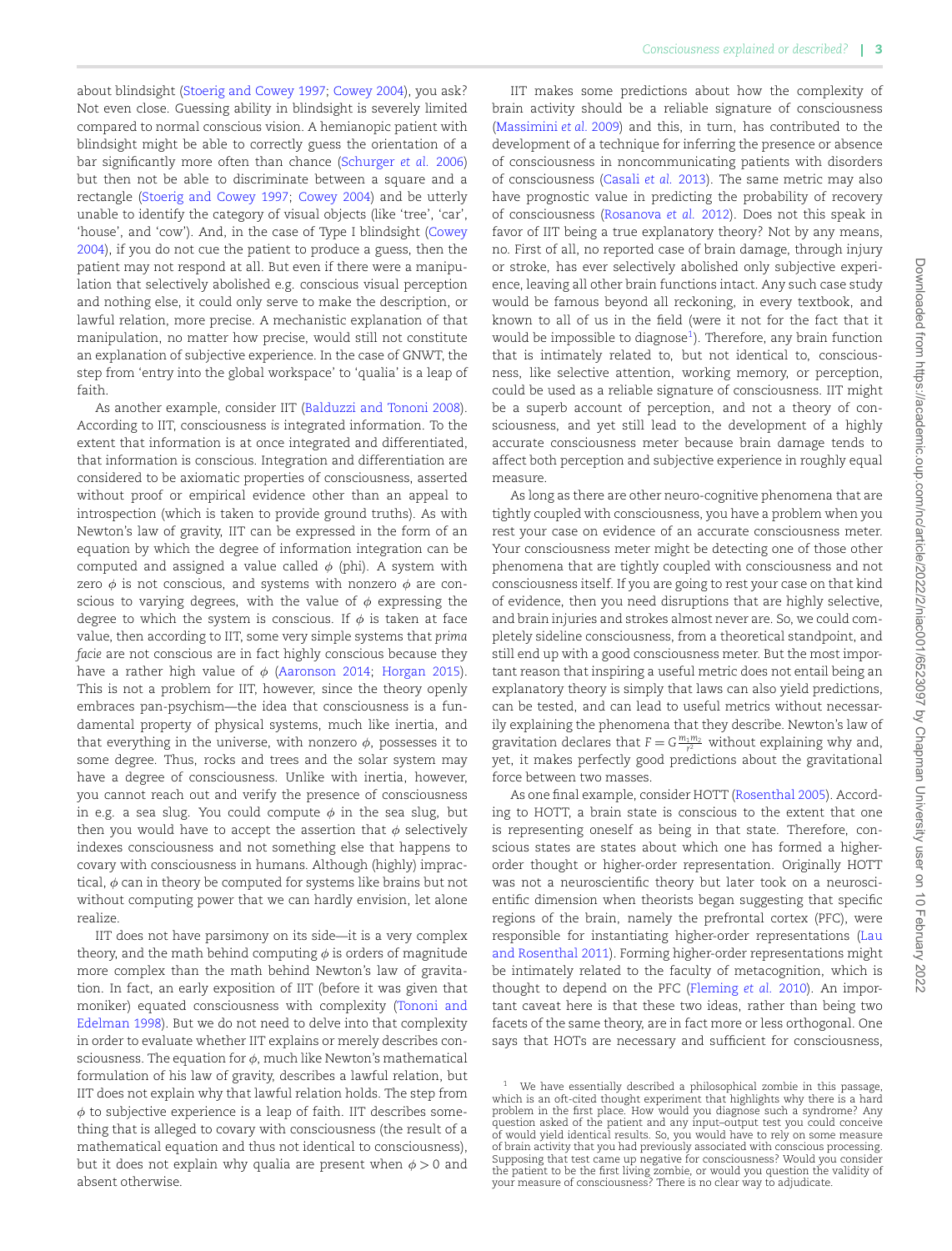and the other says that PFC is responsible for instantiating HOTs. One could be right while the other is wrong or vice versa, or both could be right, or both could be wrong. But whether we think of them together or separately, neither explains why HOTs (whether instantiated in PFC or elsewhere) should give rise to subjective experience. It may well turn out to be true that wherever there is a HOT there is a conscious state, and vice versa, but we are offered no explanation as to why that should be the case. HOTT is a description (perhaps accurate, perhaps not) of which kinds of states are conscious and which are not.

You might argue that theories of consciousness are not trying to explain consciousness *per se*, as in qualia or subjective experience, but rather are trying to account for the mechanics of consciousness in the brain. This would be the approach inherited from the 'neural correlates of consciousness' (NCC) research program [\(Crick and Koch 1998\)](#page-9-27). But then what would such an account be trying to explain? What would be the target phenomenon, if not subjective experience? All modern accounts of consciousness are of the form 'when conditions X, Y, and Z are met then consciousness happens, or is allowed to happen'. This is a description, not an explanation, because it does not address the questions of 'how' and 'why'. Why should it be that when Conditions X, Y, and Z are met, consciousness happens or emerges? This is the very question that the NCC program of research was aimed at skirting, and this was a wise workaround because it enabled empirical research to continue to flourish without getting hung up on a potentially unanswerable question. What was never acknowledged, however, was that, in doing so, we forego the possibility of building a true theory. Essentially, the NCC program of research says, forget about explaining consciousness for now. We may or may not ever be able to do that. But we can describe what goes on in the brain when consciousness is present versus absent. We do not have to explain how consciousness comes to be (i.e. a theory) in order to describe the neural correlates of consciousness (i.e. a law).

In all fairness to the accounts of consciousness discussed above, and to the many other accounts that we have not discussed, none claims to solve the hard problem of consciousness. By asserting that they do not, we are neither condemning nor even criticizing them. We are, however, asserting that they are not true theories of consciousness but rather ought to be thought of as (competing) laws of consciousness. They describe the kind of states or nature of brain activity that underlies consciousness without pretending to explain why.

One might counter that, in the case of some accounts of consciousness, such as IIT, the claim is of an identity relation—like 'water is H2O' or 'lightening is an electrical discharge'—and identities do not need to be explained. But this claim is problematic because, unlike other phenomena, we have no direct third-person empirical data about consciousness *per se*, whereas we do (or at least can) with other phenomena like water or lightening. These data are necessary in order to support the claim of an identity relation. Proponents of IIT would argue that we do, however, have direct *first-person* introspective access to properties of consciousness and that those properties can be used to establish the identity relation [\(Tononi](#page-9-6) *et al.* 2016). But do we have direct introspective access to the properties of consciousness?

It is easy to confuse 'access to consciousness' with 'access to the contents of consciousness'. One could argue that, in fact, what we really have direct introspective access to are *the contents of consciousness* and not consciousness *per se*. For example, when one declares one's own consciousness to be unified, another could counter by asserting that it is *the contents of consciousness*  $(i.e.$  neural information) that are judged to be unified.<sup>[2](#page-5-0)</sup> Normally, when we consciously perceive a perceptual object—a face, for example—we can immediately report on the properties of that information content, but we have no introspective access whatsoever as to how that information content came to be conscious which is the central question in the scientific study of consciousness. In fact, consciousness *per se* is arguably one phenomenon that we do not have direct introspective access to. Claiming that one has 'direct undeniable first-person introspective access to the properties of consciousness' thus entails a commitment to the assertion that perception (i.e. the formation of internal representations in the form of neural activity) is identical to consciousness. But if that were the case, then we would not need a science of consciousness in the first place.

### **Attention schema theory**

We argue here that at least one proposed theory of consciousness, AST, is indeed an explanatory theory and not an asserted law. It does not merely describe the conditions in which consciousness occurs but explains how those conditions result in (among other things) the objectively measurable phenomenon of people being absolutely certain that they have a conscious experience. Some might argue that comparing AST to other accounts of consciousness is vacuous and ultimately misleading because, in contrast to other accounts, AST is not trying to explain subjective experience *per se* but rather is trying to explain the belief in and beliefs about subjective experience—the explanandum is not the same. While true that the explanandum is indeed not the same, this fact does not grant a license to dismiss AST as irrelevant to consciousness because AST is not simply a theory of why people believe themselves to have qualia. That would be akin to claiming that Einstein's theory of gravity is simply a theory of why apples fall from trees to the ground. In fact, it is a theory of something called gravity, and that theory happens to explain, among other things, why apples fall from trees to the ground. Likewise, AST is a theory of something called consciousness that explains why, among other things, people believe themselves to have qualia. Consciousness, according to AST, is a special kind of percept that arises due to the workings of a hypothetical mechanism called an 'attention schema'. The attention schema helps to guide, stabilize, and control selective attention, and having an attention scheme can lead to an adamant belief in an ineffable something extra that we might call qualia. This necessarily implies a different sort of explanandum from the one we typically associate with the mystery of consciousness, but this is a feature of AST, not a bug. To see why, consider the following story:

Suppose that a community of ancient scholars debates a question. The explanandum that interests them: at the end of each day, the sun sets down somewhere in the distance to the west and its fire is extinguished. And each morning it is reignited in the east and travels across the sky throughout the day only to be extinguished once again in the west. How does that happen? They propose a host of ideas, perhaps some of them true theories (attempts to explain) and some of them laws (descriptions of the circumstances). Now imagine that one of those scholars, let us call him Jake, comes up with a new idea: The sun does not set down or go out. Rather, the phenomenon to explain is the movement of heavenly bodies around each other. We cannot see the

<span id="page-5-0"></span><sup>2</sup> And even that is debatable: there may be clinical cases, such as in Balint's syndrome, where the patient might declare that consciousness is not unified even though we have no reason to doubt that the patient is in fact conscious. This is an empirical question and has yet, to our knowledge, been tested.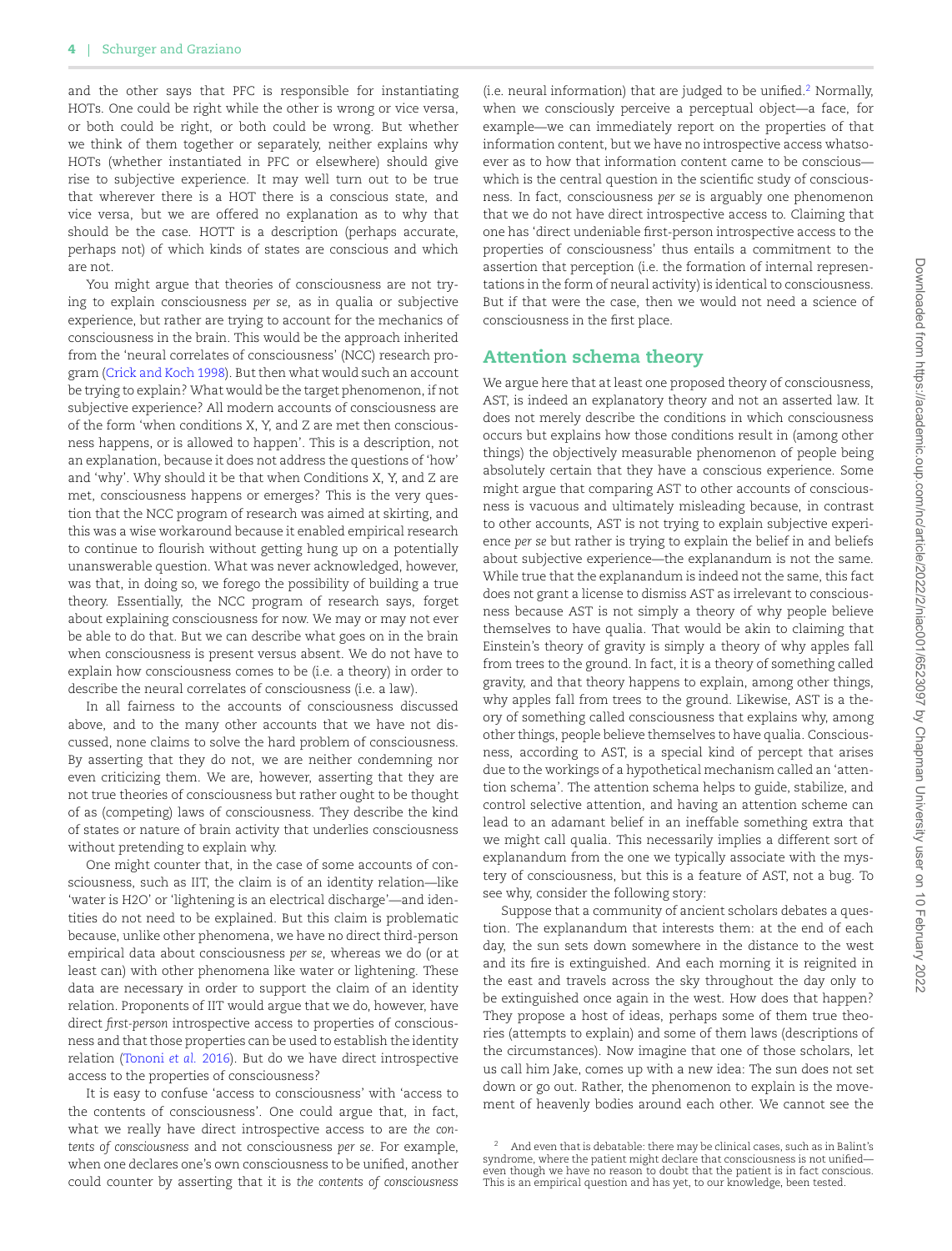sun at night because, as the earth rotates, the bulk of the earth stands between it and us. The ancient scholars could accuse Jake of cheating, 'solving' the problem simply by denying the original explanandum—cutting the Gordian knot instead of untying it. They may be right, from one philosophical point of view. But Jake is still correct. With a re-conceptualization of the problem, and a new explanandum, the problem makes more sense, and an explanatory theory becomes possible. It is absolutely fair to compare Jake's explanation to the prevailing explanation, even if they have different explananda. Scientific progress depends on making such comparisons and tossing out the conceptual framework that fails to produce a viable and veritable theory.

In addition to the argument above, we also remind the reader that we are making two different claims in our article, and only the latter of the two is subject to the criticism about explananda. Our main claim (elucidated earlier) is that most purported theories of consciousness are not in fact theories. Our argument in support of that claim is agnostic as to what the target phenomenon (or explanandum) is. Whatever the explanatory target happens to be—an extra something, or the belief in an extra something either way, a theory must do more than just describe the physical facts that reliably accompany the target phenomenon. We argue that most current accounts of consciousness are not in fact theories *of that which they claim to be theories of*.

Our second claim (argued below) is about what AST in particular is trying to explain and how AST is in fact an explanatory theory. AST explains why people are convinced that they have this extra something. AST does not explain how this extra something comes about. One could assert that, according to AST, consciousness simply does not exist. We only believe it does, and it is an illusion. This characterization may be true, but it misses much of the meaning of AST. The whole point of AST is to link the belief that we have consciousness with an actual thing that we actually have: selective attention. Consciousness is not an empty illusion. It is a distortion or caricature of something real: selective attention. AST explains how people can control their attention as well as they do (because they have an internal model of it), and AST explains how people can predict the behavior of others so well (because we construct models of their attention, and what they attend to tends to drive their behavior), and AST also explains why people believe, insist, think, and claim to have something—subjective experience—that defies any kind of reductionist or mechanistic explanation. Yes, AST explains why we believe we have consciousness, but to insist only on that facet of AST misses the bigger picture. It is a bit like trying to explain how an automobile engine works to someone who is primarily interested in the phenomenon of the sound coming from the engine. Yes, AST can explain that sound, but that is barely scratching the surface of what AST can explain as an engineering theory of how to build and understand the engine.

AST is a specific version of what might be called the self-model approach to consciousness. To understand how the self-model approach works, first, consider a small, but crucial, piece of logic. Everything that you think is true about yourself—everything, no matter how certain you are of it—must stem from information<sup>[3](#page-6-0)</sup> in the brain, or you would not be able to think the thought or articulate the claim. What we believe to be true depends on bundles of information, effectively models. The brain is a model builder. The visual system builds visual models, rich sets of information that represent the shape and color and movement of objects. The body

<span id="page-6-0"></span><sup>3</sup> When we refer to information, we mean the resolution of uncertainty or an arrangement of matter and/or energy that can resolve uncertainty.

schema is a set of information about kinematic, dynamic, and structural aspects of the body. Our intellectual beliefs about the world and political, religious, and scientific beliefs are models at a more cognitive level. But, as the statistician George Box is supposed to have said, 'All models are wrong; some are useful'. The brain's models are always approximate rather than literally accurate. If the brain built fully accurate, detailed models of everything relevant to survival, it would run out of processing power posthaste.

Now, we can approach the question: why are people so convinced that they have an ineffable, subjective feel that accompanies their thinking and their perception? Why are people so convinced that they have consciousness? Chalmers has called this question the 'meta-problem' of consciousness([Chalmers 2018\)](#page-9-28). Logically, the answer is that the human brain constructs an information set, a part of a self-model, on the basis of which people derive the belief and certainty that they have a conscious experience. Moreover, if this self-model is like every other model studied in neuroscience or psychology, then it is likely to be an inexact representation—a simplification and distortion of some actual, physically measurable property of the self.

Thus far, the self-model view may seem odd. After all, we do not *believe* we have consciousness. We simply have it. We are used to the intuitively compelling argument that 'I know I have a conscious feeling inside me, because I'm experiencing it right now. I can feel it'. But this argument is a tautology. It is equivalent to saying, 'I know it's true because it's true. I know I have a feeling, because I *feel* the feeling'. When the architects of IIT assert that the presence of consciousness is axiomatically true or, as Tononi puts it, the one thing that we know for certain, they are engaging in tautology. Instead, what we know with some reasonable scientific certainty is that the brain has constructed a set of information on the basis of which a belief is derived. Cognition has gained access to an information set; the information set is part of a self-model; based on that information, cognition arrives at the belief and the certainty that a conscious feeling is present. We think we have something nonphysical and intangible inside us, a hard problem, because, whatever it is that we actually have, whatever physical process is the subject of that self-model, the model depicts it in an incomplete manner.

This self-model perspective has deep roots in a philosophical view called illusionism([Dennett 1988](#page-9-29), [1991;](#page-9-30) [Frankish 2016](#page-9-8)). The term illusionism is, however, arguably not the best label. Perhaps, rather than suggesting that consciousness is an illusion, it would be more apt to say that it is a perceptual caricature. Unlike the term illusion, the term caricature implies the presence of something real that is being caricatured. In this self-model perspective, something physically real and objectively measurable exists inside us; the brain constructs a simplified, distorted model of that physical mechanism; and on the basis of that model, we believe we have an essentially magical, conscious experience. The scientific question of consciousness then becomes: what is the real mechanism that gives rise to the self-model on which our belief in a hard problem of consciousness depends? AST is a specific theory that addresses that question.

AST relates consciousness to attention [\(Graziano and Kastner](#page-9-3) [2011](#page-9-3); [Graziano 2013](#page-9-31); [Webb and Graziano 2015](#page-9-32)). It proposes that selective attention is a real, physical process in the brain; the brain constructs a simplified, descriptive model of attention, termed the attention schema (in parallel to the body schema); and on the basis of the information in the attention schema, higher cognition arrives at the belief and certainty that a subjective conscious experience is present. One can arrive at the theory from several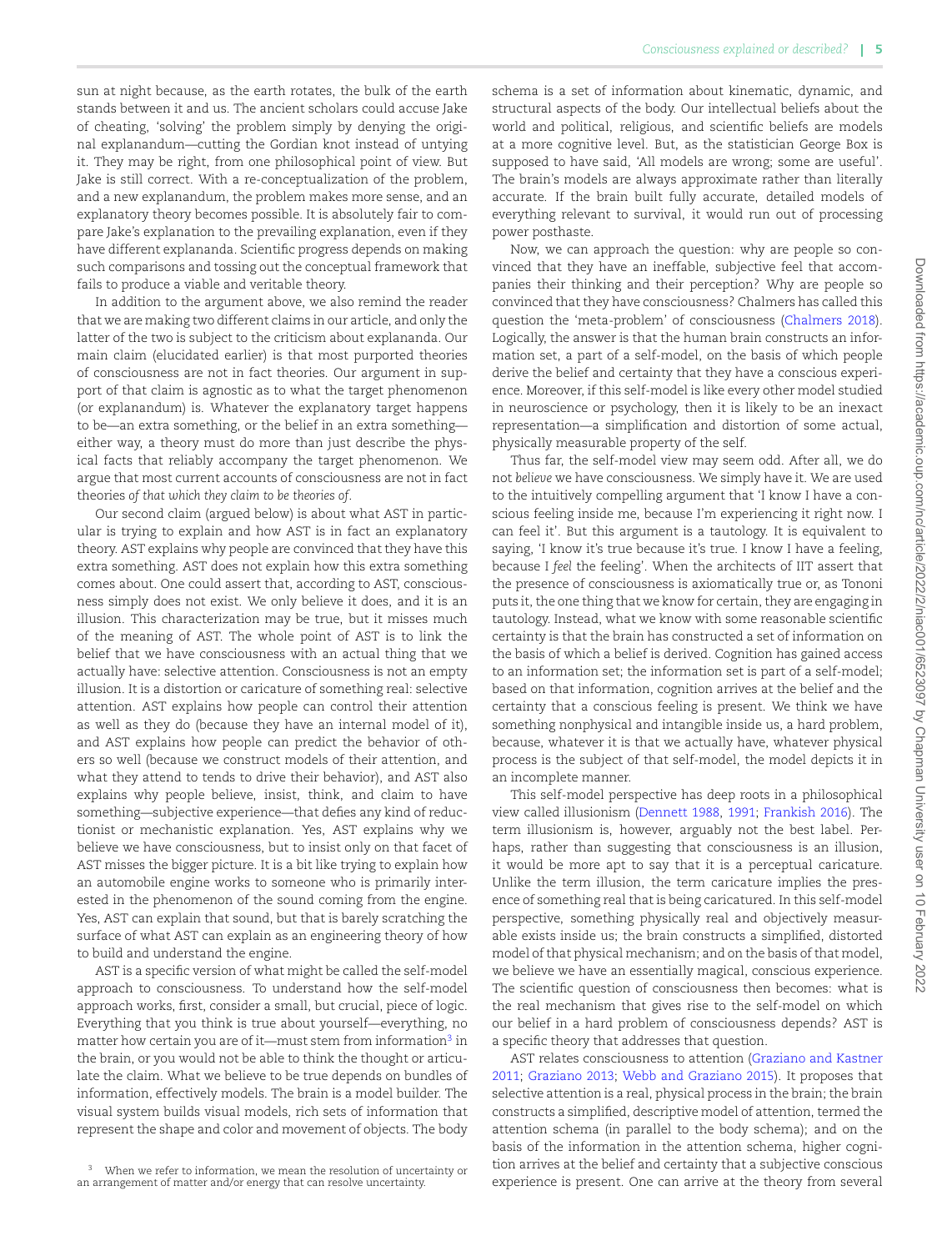directions, but one especially obvious path starts with the close relationship between consciousness and attention.

Attention is a mechanism by which some items are given a signal boost in the brain and are thereby processed in greater depth and gain a greater influence over output systems([Desimone and](#page-9-33) [Duncan 1995](#page-9-33); [Corbetta and Shulman 2002;](#page-9-34) [Beck and Kastner 2009;](#page-9-35) [Moore and Zirnsak 2017\)](#page-9-36). The brain contains control mechanisms that allow it to strategically shift attention not only among sensory events but also to shift focus among memories and thoughts. Attention, or a controlled and selective signal enhancement, is an entirely mechanistic, physical process that can be measured objectively by a variety of means, some involving direct measurement of neuronal events in the brain and some involving the measurement of behavioral accuracy and latency.

Consciousness is similar in many ways to attention. When we are conscious of something, we feel that we are processing it, we grasp it with the mind, and we are able to respond to it. Moreover, attention and consciousness almost always move together. What your brain is attending to, you are almost always subjectively aware of. Nothing shows this close relationship better than the famous gorilla experiment of Simons and Chabris [\(Simons and](#page-9-37) [Chabris 1999](#page-9-37)). People who watched a video of a basketball game, focusing their attention on the basketball, were totally unaware of the man in a gorilla suit dancing right across the center of the scene. By keeping attention on Object A and away from B, people attached their subjective consciousness to A and were unaware of B.

Yet, consciousness and attention can be separated. In laboratory circumstances, it is possible for a person's attention to be exogenously drawn to a visual stimulus, while at the same time, the person reports no subjective consciousness of the stimulus [\(Woodman and Luck 2003](#page-10-1); [Tsushima](#page-9-38) *et al.* 2006; [Kentridge](#page-9-39) *et al.* [2008\)](#page-9-39). When attention and consciousness become decoupled, although attention can remain, one aspect of attention is drastically impaired. The control of attention disappears [\(Webb](#page-9-40) *et al.* [2016;](#page-9-40) [Wilterson](#page-10-2) *et al.* 2020). People lose the ability to endogenously suppress attention, sustain attention, or strategically shift attention with respect to the stimulus of which they are unconscious. Thus, although attention can exist without consciousness, it is not quite right to say that attention is independent of consciousness. The two have a complex and intertwined relationship.

AST proposes that this complex relationship between consciousness and attention reflects a simple, underlying mechanism. To help control its own attention, the brain constructs a simplified model of attention. The information in that model, when accessed by higher cognition, leads to the belief that we have subjective consciousness. For example, when you look at an apple, your knowledge about the apple—its color and shape comes from a sensory model constructed in the visual system. But your belief that there is something else—a subjective experience, a feeling that comes with processing the apple—stems from an attention schema, an imprecise but useful model of the process of attending (to the apple, in this case).

#### **Computational models and computer simulations**

Some accounts of consciousness, like GNWT, have been implemented in the form of a computational model/computer simulation([Dehaene](#page-9-41) *et al.* 1998, [2003](#page-9-42)). But such computational models beg the question of what, precisely, the model should produce as output in order to be considered a model of consciousness rather than a model of, say, attention, or neural information processing (NIP), or of a specific phenomenon like the attentional blink. Computer simulations of the GNWT do a good job of explaining the attentional blink and its attendant bottleneck in NIP. But what outputs of these simulations should we consider to account specifically for consciousness, rather than accounting for NIP, attention, or the attentional blink? The attentional blink is a phenomenon that happens to have an effect on conscious perception of sensory stimuli, but it is not identical with consciousness. So, a theory that explains the attentional blink is not necessarily a theory of consciousness. GNWT stands quite well on its own as a theory of NIP without having to explain how or why qualia are associated with information that reaches the global neuronal workspace.

AST can also be implemented in the form of a computational model [\(Wilterson and Graziano 2021](#page-10-3)). The goal is not to explain qualia *per se* but rather to explain the emergence of utterances about qualia or of having perceived a particular stimulus. Note, however, that a theory does not have to be computational in nature in order to explain its target phenomenon. Darwin's theory of evolution by natural selection can be turned into a computational simulation, but it still has just as much explanatory power even without being implemented as a simulation. Indeed, it existed as a theory since long before it was even possible to simulate evolution (with e.g. genetic algorithms). Likewise, AST counts as an explanatory theory even without having been implemented in a computer simulation.

Perhaps closer in spirit to AST, recent higher-order computational models of awareness, including the 'higher-order state space' model([Fleming 2020\)](#page-9-43), and the 'predictive global neuronal workspace' model([Whyte and Smith 2021\)](#page-9-44) offer the ability to simulate higher-order states that might support a predictive selfmodel. However, neither account explains how that predictive self-model leads to declarations of having consciousness (whether of state or of content). AST explains how a self-model leads to the belief that 'I am conscious', and in that way AST is fundamentally different. Although AST might be thought of as a kind of HOTT, thinking that HOTs *produce* consciousness betrays a misunderstanding of AST. It is not a theory in which having a HOT makes you conscious. Rather *it is a theory in which you have a HOT that tells you that you have consciousness*. Therefore, you think that you have it. The attention schema is a nonverbal model, so believing that you are conscious of an object does not require a verbal declaration. The question answered by AST is why we believe at a nonverbal, intuitive, automatic level that there is such a thing as conscious experience and that we are having one.

## **AST is a proper theory**

To many people, AST may not be a satisfying theory because it does not explain how the brain generates a subjective essence of consciousness. It sidesteps the hard problem. And, yet, whether you believe the theory or find it lacking, it is an explanatory theory, not an asserted law. It attempts to explain the behavior of the system by offering, among other things, an explanation of why people claim to have consciousness. The types of behaviors that the theory tries to explain are e.g. beliefs and utterances of the form 'There is more to me than just input*→*processing*→* output. I have qualia'. Why do we believe we have subjective awareness? That belief stems from a deeper model, a model of attention. Why do we have a model of attention? Because the human brain has the ability to control its focus of attention, and like all control systems, this one benefits from having a model depicting the thing it controls. Why do people believe subjective awareness is a nonphysical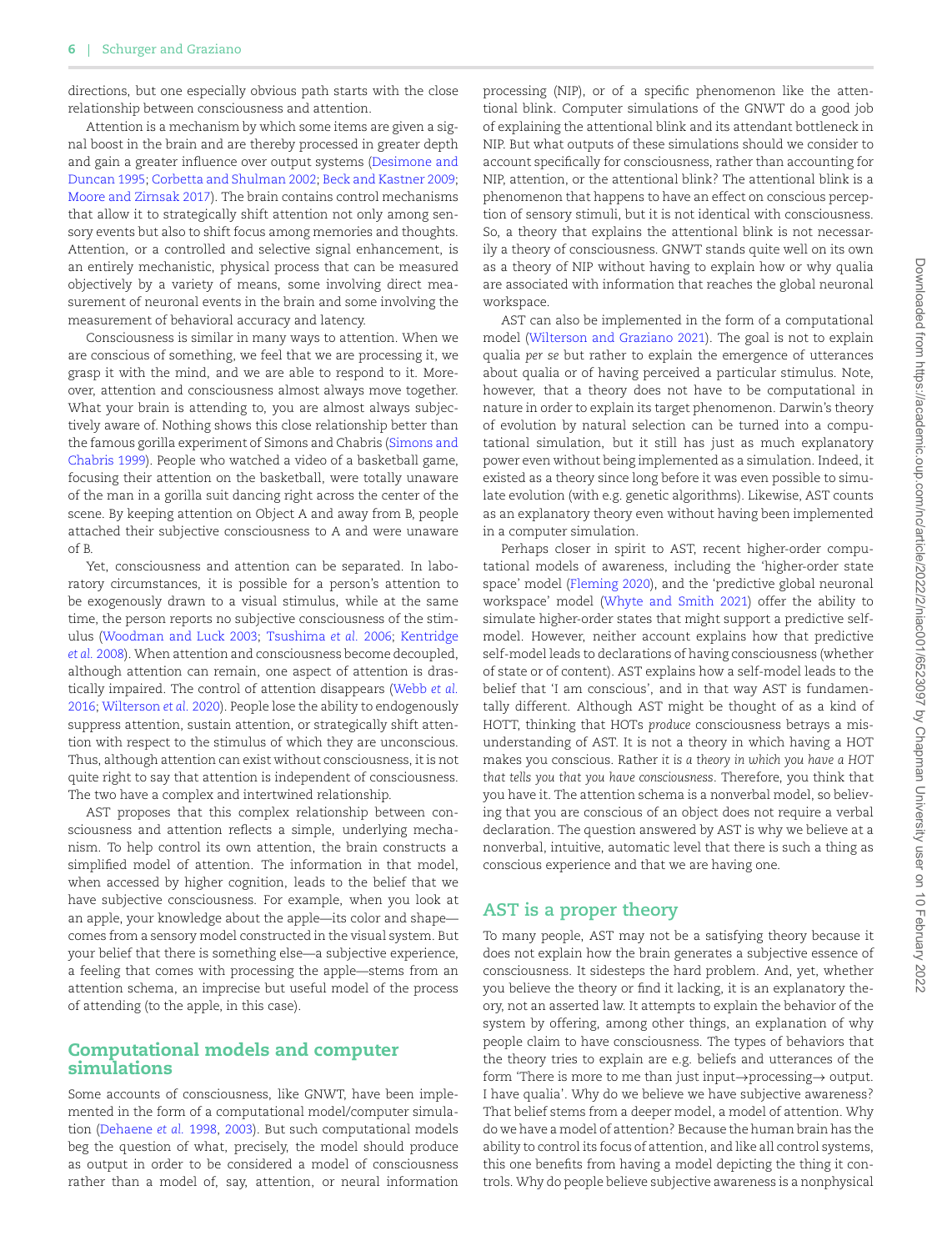essence, a hard problem? Because we are misled by that model of attention. Being an imperfect model, lacking details, its depiction of attention is of a mysterious, nonphysical essence that can seize hold of items and vividly know them.

The theory may have many gaps. For example, what networks in the brain compute this information? What exactly is the informational content of the attention schema? Can it ever be partial, or is it all or nothing? How does an attention schema relate to components of other theories, such as GNWT or HOTT? Some of these questions are being addressed experimentally and may take many years to resolve. Perhaps, in the end, the data will show the theory to be wrong. But for all the specific scientific gaps, AST does not contain the one, the big explanatory gap. There is no leap of faith. AST is not a proposed law that asserts: when Conditions X, Y, and Z occur, then consciousness emerges. It is a theory that explains how the strong belief in consciousness occurs and also explains the complex, experimentally observed relationship between consciousness and attention.

## **General discussion**

Here, we have argued that most supposed theories of consciousness are not really theories at all but rather are competing laws of consciousness. This is because they do not explain *why* the XYZ of the theory (which is different for different theories) necessarily implies subjective experience. Instead, these accounts merely describe the conditions that are supposed to bring about consciousness. In doing so, these accounts can make testable predictions, but that does not elevate them to the level of being a theory because a law can also make testable predictions. These accounts may also explain various related phenomena (like the attentional blink, for example) that have an effect or impact on subjective experience; but explaining these related phenomena is also not the same as explaining subjective experience or qualia. Indeed, we assert that any 'theory' that is confronted with, but does not bridge, the explanatory gap is not a true theory of consciousness, once we agree that the explanandum is subjective experience. Otherwise, that account would be analogous to asserting that heating milk reduces the risk of disease. It may be true, and it might be useful knowledge, but it is not an explanation. Heating milk reduces the risk of disease because the microorganisms in milk that are responsible for disease cannot tolerate the heat. This account answers the questions 'how' and 'why'.

We also argued that at least one candidate theory of consciousness, AST, does offer a genuine explanation. One might argue that AST, like all other accounts, also fails to bridge the explanatory gap, just in a different way. One could argue that the explanandum in AST is not the right one—it is not the ineffable something extra that is not accounted for in a simple input*→*processing*→*output model. But, in fact, AST *is* concerned with the explanatory gap, even though it may seem to sidestep it. AST explains why people are prone to think there is an explanatory gap. Like Galileo's heliocentric theory, it not only explains how things really are but also explains why we might be inclined to believe otherwise. So it does not really turn its back on the hard problem. Instead, it takes the human intuition that a hard problem exists and puts that intuition at the heart of a useful cognitive mechanism. It is saying, no, a magic consciousness essence does not exist. But the belief in that magic essence is actually really important because it acts as a rough and ready model of something else that really does exist: selective attention.

To reiterate, one might argue that AST is not even on the same playing field as other accounts because AST is trying to explain the belief in qualia, whereas other accounts are aimed at qualia *per se*. Since these are fundamentally different things (and potentially independent), there is no point in comparing AST to other accounts of consciousness. But this perspective completely misses the point. AST is trying to wrestle the definition of consciousness away from being a 'something else' that, it seems, we cannot possibly explain in reductionist or mechanistic terms. AST wants to redefine what consciousness is. It is not trying to deny the existence of consciousness or explain consciousness away but is just trying to reframe the question and define consciousness in a different way.

As we mentioned in the introduction, our argument exposes a neglected front in the debate about the neural basis of consciousness: What is it that we are trying to explain? What is it that we should be trying to explain? What is the minimal set of facts that we need to account for in order for our explanation to be complete? Consider the example of studying ghosts. A lot of people believe in them, and pretty adamantly. In fact, there are probably far more people in the world who believe in ghosts and souls than there are people who believe in qualia (given that most people in the world do not even know what the word 'qualia' means). Maybe there is something to it, who knows. How might we approach a question like this, scientifically? We could throw everything we have—technology, equipment, theory, math, physics, … everything—at trying to understand how ghosts come about. Or, we could focus our efforts on studying why people believe in the existence of ghosts. That would also be a valid avenue of research, perhaps orthogonal to the original question of whether or not ghosts exist in the first place. The question then is this: if we succeed in coming up with a clear and comprehensive account of why people believe in ghosts, are we done? Is there anything else in need of explaining, given that our best efforts to find and measure ghosts have all come up dry?

The state of affairs with consciousness research is not so different from this caricature. Great thinkers for centuries have been saying essentially the same thing: The mind (aka consciousness) is really perplexing. It sure seems like there must be something extra in there beyond just input*→*processing*→*output, yet, try as we may, there is no sign of anything extra—at least not that we can physically measure. Leibniz's Mill, alluded to in the introduction, is a classic example:

*It must be confessed, moreover, that perception, and that which depends on it, are inexplicable by mechanical causes, that is, by figures and motions. And, supposing that there were a mechanism so constructed as to think, feel and have perception, we might enter it as into a mill. And this granted, we should only find on visiting it, pieces which push one against another, but never anything by which to explain a perception.*

Gottfried Leibniz, *[Monadology](#page-9-10)*, 1714

Take a step back and look at it from a distance: Imagine that zombie aliens come to visit the Earth from another planet, and they learn that some of us share a very adamant belief in something as yet never before physically detected called qualia. With no institutional review board to stand in their way, they rifle around in human brains with sophisticated equipment, and, as Leibniz predicted, they find nothing but neurons and glia and the like. And at the same time, they conclude that input*→*processing*→*output is enough to account for, well, pretty much everything else, *including the belief in qualia itself*. What might those visitors from another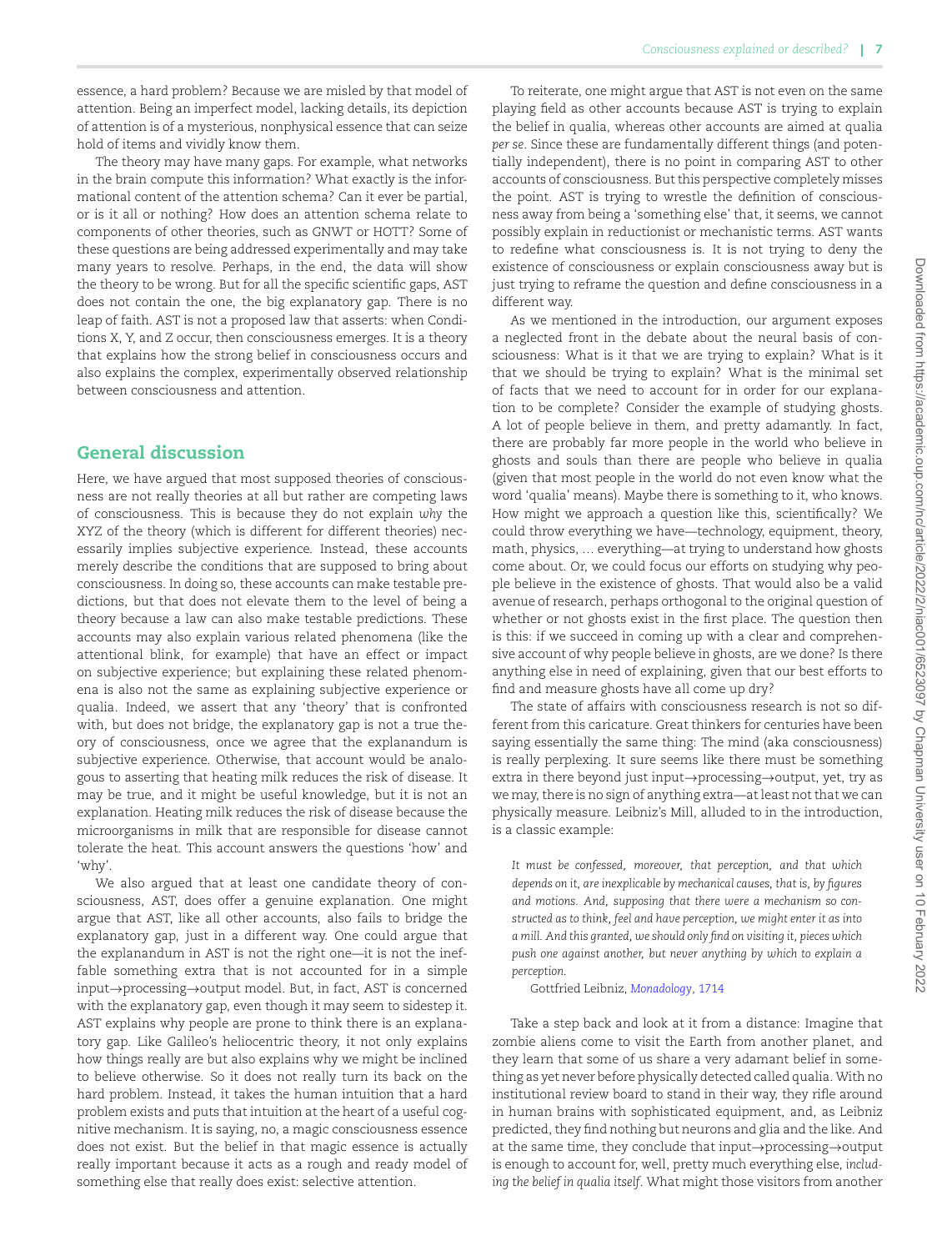world rightfully conclude about this extra something that we call 'qualia'? AST explains that conviction as a necessary by-product of a useful mechanism: an internal model of selective attention. With a viable explanation like this in hand, and Occam's razor as a guiding principle, what should we conclude? As long as consciousness is defined as something intrinsically inaccessible from the outside, then accounts that try to explain it can never be true scientific theories.

## **Conflict of interest statement**

None declared.

## **References**

- <span id="page-9-18"></span>Aaronson S. 2014 *Why I Am Not An Integrated Information Theorist (or, The Unconscious Expander)*. [https://www.scotta](https://www.scottaaronson.com/blog/?p=1799) [aronson.com/blog/?p](https://www.scottaaronson.com/blog/?p=1799)=1799 (3 January 2022, date last accessed).
- <span id="page-9-17"></span>Balduzzi D, Tononi G. Integrated information in discrete dynamical systems: motivation and theoretical framework. *PLoS Comput Biol* 2008;**4**:e1000091.
- <span id="page-9-35"></span>Beck DM, Kastner S. Top-down and bottom-up mechanisms in biasing competition in the human brain. *Vision Res* 2009;**49**: 1154–65.
- <span id="page-9-0"></span>Boyd NM, Bogen J. Theory and observation in science. In: Zalta EN (ed.), *Stanford Encyclopedia of Philosophy*. Summer 2021 edn. Stanford, CA: Metaphysics Research Lab, Stanford University, 2021.
- <span id="page-9-22"></span>Casali AG, Gosseries O, Rosanova M *et al.* A theoretically based index of consciousness independent of sensory processing and behavior. *Sci Transl Med* 2013;**5**:198ra105.
- <span id="page-9-28"></span>Chalmers D. The meta-problem of consciousness. *J Conscious Stud* 2018;**25**:6–61.
- <span id="page-9-4"></span>Chalmers DJ. *The Conscious Mind: In Search of a Fundamental Theory*. London: Oxford University Press, 1996.
- <span id="page-9-34"></span>Corbetta M, Shulman GL. Control of goal-directed and stimulusdriven attention in the brain. *Nat Rev Neurosci* 2002;**3**: 201–15.
- <span id="page-9-15"></span>Cowey A. The 30th Sir Frederick Bartlett Lecture. Fact, artefact, and myth about blindsight. *Q J Exp Psychol* 2004;**57A**:577–609.
- <span id="page-9-27"></span>Crick F, Koch C. Consciousness and neuroscience. *Cereb Cortex* 1998;**8**:97–107.
- <span id="page-9-41"></span>Dehaene S, Kerszberg M, Changeux JP. A neuronal model of a global workspace in effortful cognitive tasks. *Proc Natl Acad Sci USA* 1998;**95**:14529–34.
- <span id="page-9-42"></span>Dehaene S, Sergent C, Changeux JP. A neuronal network model linking subjective reports and objective physiological data during conscious perception. *Proc Natl Acad Sci U S A* 2003;**100**: 8520–5.
- <span id="page-9-29"></span>Dennett DC. Quining qualia. In: Marcel AJ, Bisiach E (eds.), *Consciousness in Modern Science*. Oxford: Oxford University Press, 1988.
- <span id="page-9-30"></span>Dennett DC. *Consciousness Explained*. Boston: Little, Brown, and Co, 1991.
- <span id="page-9-33"></span>Desimone R. Duncan J. Neural mechanisms of selective visual attention. *Annu Rev Neurosci* 1995;**18**:193–222.
- <span id="page-9-9"></span>Doerig A, Schurger A, Herzog MH. Hard criteria for empirical theories of consciousness. *Cogn Neurosci* 2020;**12**:41–62.
- <span id="page-9-43"></span>Fleming SM. Awareness as inference in a higher-order state space. *Neurosci Conscious* 2020;**2020**:niz020.
- <span id="page-9-26"></span>Fleming SM, Weil RS, Nagy Z *et al.* Relating introspective accuracy to individual differences in brain structure. *Science* 2010;**329**: 1541–3.
- <span id="page-9-8"></span>Frankish K. Illusionism as a theory of consciousness. *J Conscious Stud* 2016;**23**:11–39.
- <span id="page-9-2"></span>Goff P. *Galileo's Error: Foundations for a New Science of Consciousness*. New York: Pantheon Books, 2019.
- <span id="page-9-31"></span>Graziano MSA. *Consciousness and the Social Brain*. Oxford, UK: Oxford University Press, 2013.
- <span id="page-9-3"></span>Graziano MSA, Kastner S. Human consciousness and its relationship to social neuroscience: a novel hypothesis. *Cogn Neurosci* 2011;**2**:98–113.
- <span id="page-9-19"></span>Horgan J. *Can Integrated Information Theory Explain Consciousness?* Scientific American, 2015. [https://blogs.scientificamerican.com/](https://blogs.scientificamerican.com/cross-check/can-integrated-information-theory-explain-consciousness/) [cross-check/can-integrated-information-theory-explain-consci](https://blogs.scientificamerican.com/cross-check/can-integrated-information-theory-explain-consciousness/) [ousness/](https://blogs.scientificamerican.com/cross-check/can-integrated-information-theory-explain-consciousness/) (3 January 2022, date last accessed).
- <span id="page-9-39"></span>Kentridge RW, Nijboer TCW, Heywood CA. Attended but unseen: visual attention is not sufficient for visual awareness. *Neuropsychologia* 2008;**46**:864–9.
- <span id="page-9-7"></span>Koch C. What is conscousness? *Nature* 2018;**557**:S8–12.
- <span id="page-9-25"></span>Lau H, Rosenthal D. Empirical support for higher-order theories of conscious awareness. *Trends Cogn Sci* 2011;**15**:365–73.
- <span id="page-9-10"></span>Leibnitz GW, Rescher N. *GW Leibniz's Monadology: An Edition for Students*. Pittsburgh, PA: University of Pittsburgh Press, 1714/1991.
- <span id="page-9-1"></span>Levine J. Materialism and qualia: the explanatory gap. *Pacific Phil Quart* 1983;**64**:354–61.
- <span id="page-9-11"></span>Mashour GA, Roelfsema P, Changeux J-P *et al.* Conscious processing and the global neuronal workspace hypothesis. *Neuron* 2020;**105**:776–98.
- <span id="page-9-21"></span>Massimini M, Boly M, Casali A *et al.* A perturbational approach for evaluating the brain's capacity for consciousness. *Prog Brain Res* 2009;**177**:201–14.
- <span id="page-9-13"></span>Merikle PM, Smilek D, Eastwood JD. Perception without awareness: perspectives from cognitive psychology. *Cognition* 2001;**79**:115–34.
- <span id="page-9-36"></span>Moore T, Zirnsak M. Neural mechanisms of selective visual attention. *Ann Rev Psychol* 2017;**68**:47–72.
- <span id="page-9-23"></span>Rosanova M, Gosseries O, Casarotto S *et al.* Recovery of cortical effective connectivity and recovery of consciousness in vegetative patients. *Brain* 2012;**135**:1308–20.
- <span id="page-9-24"></span>Rosenthal D. *Consciousness and Mind*. UK: Oxford University Press, 2005.
- <span id="page-9-16"></span>Schurger A, Cowey A, Tallon-Baudry C. Induced gamma-band oscillations correlate with awareness in hemianopic patient GY. *Neuropsychologia* 2006;**44**:1796–803.
- <span id="page-9-5"></span>Searle JR. *The Mystery of Consciousness*. New York: New York Review of Books, 1997.
- <span id="page-9-12"></span>Sergent C, Baillet S, Dehaene S. Timing of the brain events underlying access to consciousness during the attentional blink. *Nat Neuro* 2005;**8**:1391–400.
- <span id="page-9-37"></span>Simons DJ, Chabris CF. Gorillas in our midst: sustained inattentional blindness for dynamic events. *Perception* 1999;**28**:1059–74.
- <span id="page-9-14"></span>Stoerig P, Cowey A. Blindsight in man and monkey. *Brain* 1997;**120**:535–59.
- <span id="page-9-6"></span>Tononi G, Boly M, Massimini M *et al.* Integrated information theory: from consciousness to its physical substrate. *Nat Rev Neurosci* 2016;**17**:450–61.
- <span id="page-9-20"></span>Tononi G, Edelman GM. Consciousness and complexity. *Science* 1998;**282**:1846–51.
- <span id="page-9-38"></span>Tsushima Y, Sasaki Y, Watanabe T. Greater disruption due to failure of inhibitory control on an ambiguous distractor. *Science* 2006;**314**:1786–8.
- <span id="page-9-32"></span>Webb TW, Graziano MSA. The attention schema theory: a mechanistic account of subjective awareness. *Front Psychol* 2015;**6**:500.
- <span id="page-9-40"></span>Webb TW, Kean HH, Graziano MSA. Effects of awareness on the control of attention. *J Cogn Neurosci* 2016;**28**:842–51.
- <span id="page-9-44"></span>Whyte CJ, Smith R. The predictive global neuronal workspace: a formal active inference model of visual consciousness. *Prog Neurobiol* 2021;**199**:101918.